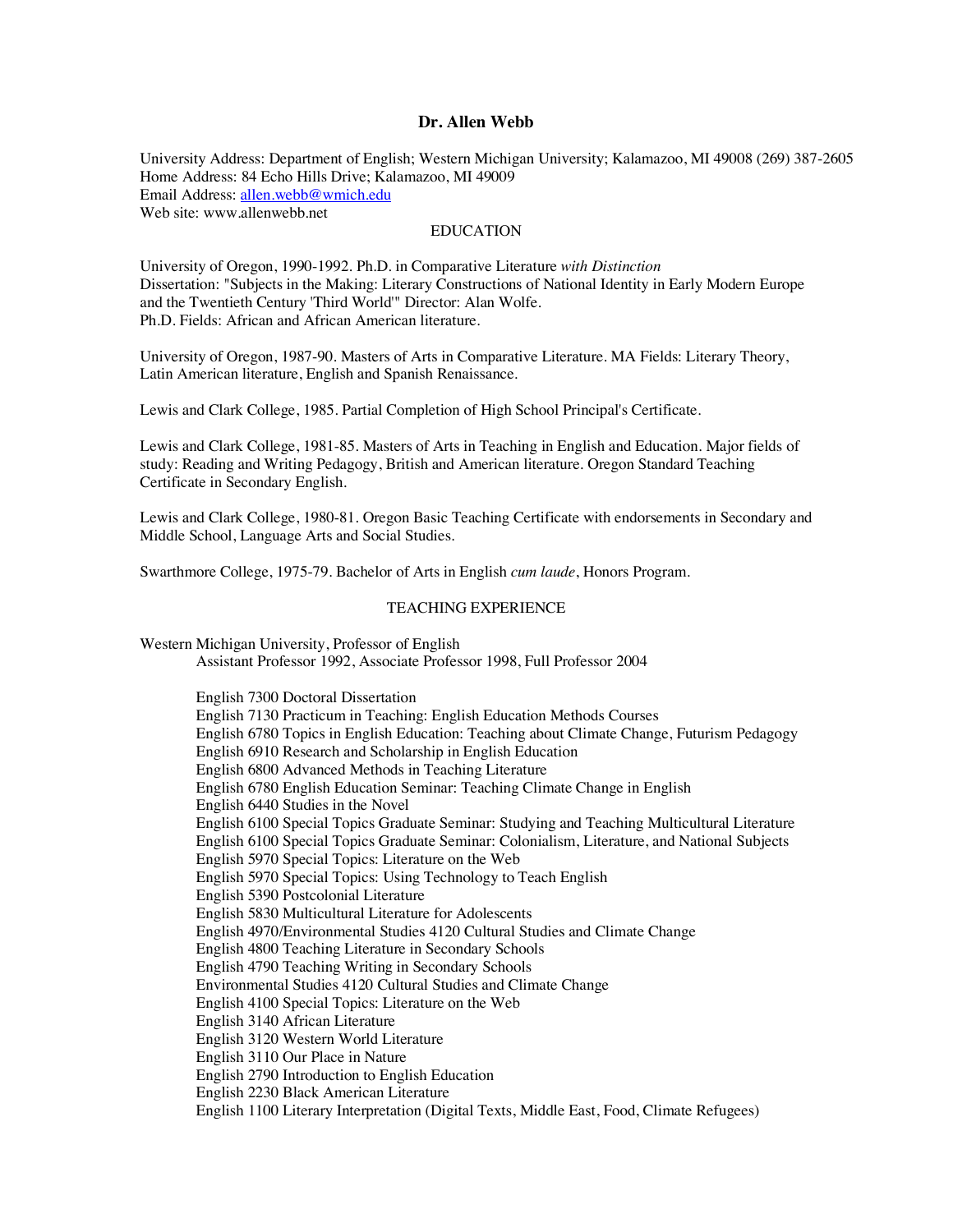University of Oregon, Graduate Teaching Fellow, 1986-91:

Comparative Literature 201, Special Topics: Third World Literature English 107, Early World Literature English 109, 20th C. World Literature English 104, Introduction to Fiction Writing 121,122, College Composition

West Linn High School (Suburb of Portland, Oregon), Teacher of English, 1981-87

- Literature and Composition at all levels, including 5 years teaching Senior English (year-long survey of British Literature for college-bound students) and 4 years teaching Basic Writing (at-risk sophomores).
- Member Child Advocate Study Team (interdisciplinary team met weekly to develop strategies and policy for at-risk students).

Supervised Intern Teacher 1986.

# PUBLICATIONS

#### *Books Published*

Teaching Climate Change to Adolescents: Reading, Writing, and Making a Difference. Co-authored with Rick Beach and Jeff Share. I am the primary author of the first four chapters and co-author of the other chapters. Sets forward strategies for teaching about climate change in secondary English. Includes voices of many of my students and former students and endorsement by Bill McKibben. Special joint publication by ROUTLEDGE and NCTE PRESS, 2017. Chapter 1 reprinted in *American Educator*, 11-2019, journal of the American Federation of Teachers, circulation 800,000.

Teaching to Exceed the English Language Arts Common Core State Standards: A Critical Inquiry Approach for 6-12 Classrooms. Co-authored with Richard Beach and Amanda Thein. SECOND EDITION The second edition, much revised from the first and with a focus on critical inquiry instead of literacy practices. ROUTLEDGE, 2016.

Reclaiming English Language Arts Methods Courses: Critical Issues and Challenges for Teacher Educators in Top-Down Times. With Jory Brass. An edited collection of essays about leading approaches to preparing elementary and secondary English Language Arts teachers at universities across the country in ways that respond to new understandings of literacies and changes in student populations, technologies, and educational policies. ROUTLEDGE, 2015

Teaching to Exceed the English Language Arts Common Core State Standards: A Literacy Practices Approach for 6-12 Classrooms. Co-authored with Richard Beach and Amanda Thein. Four chapters provide a foundations and theoretical framework for English language arts instruction, followed by seven chapters that address the primary categories of the Common Core Standards, and two chapters that address assessment and professional development. Selected as a Routledge high profile text. ROUTLEDGE, 2012.

Teaching the Literature of Today's Middle East. Addresses teaching contemporary Arabic, Turkish, and Iranian literature, film, and political, historical and cultural materials in college and secondary schools. Includes chapters on teaching about Islam, the causes of the Arab Spring, the experience of women in the Middle East, the history of European and American involvement in the region (including the Afghan and Iraq Wars), and the Israel-Palestinian conflict. Chapters also address the literature of Muslim and Middle Eastern immigrants in the West, teaching Muslim students, and connecting the British and American canon to the Middle East. I am the author of 8 of 12 chapters. ROUTLEDGE, 2012.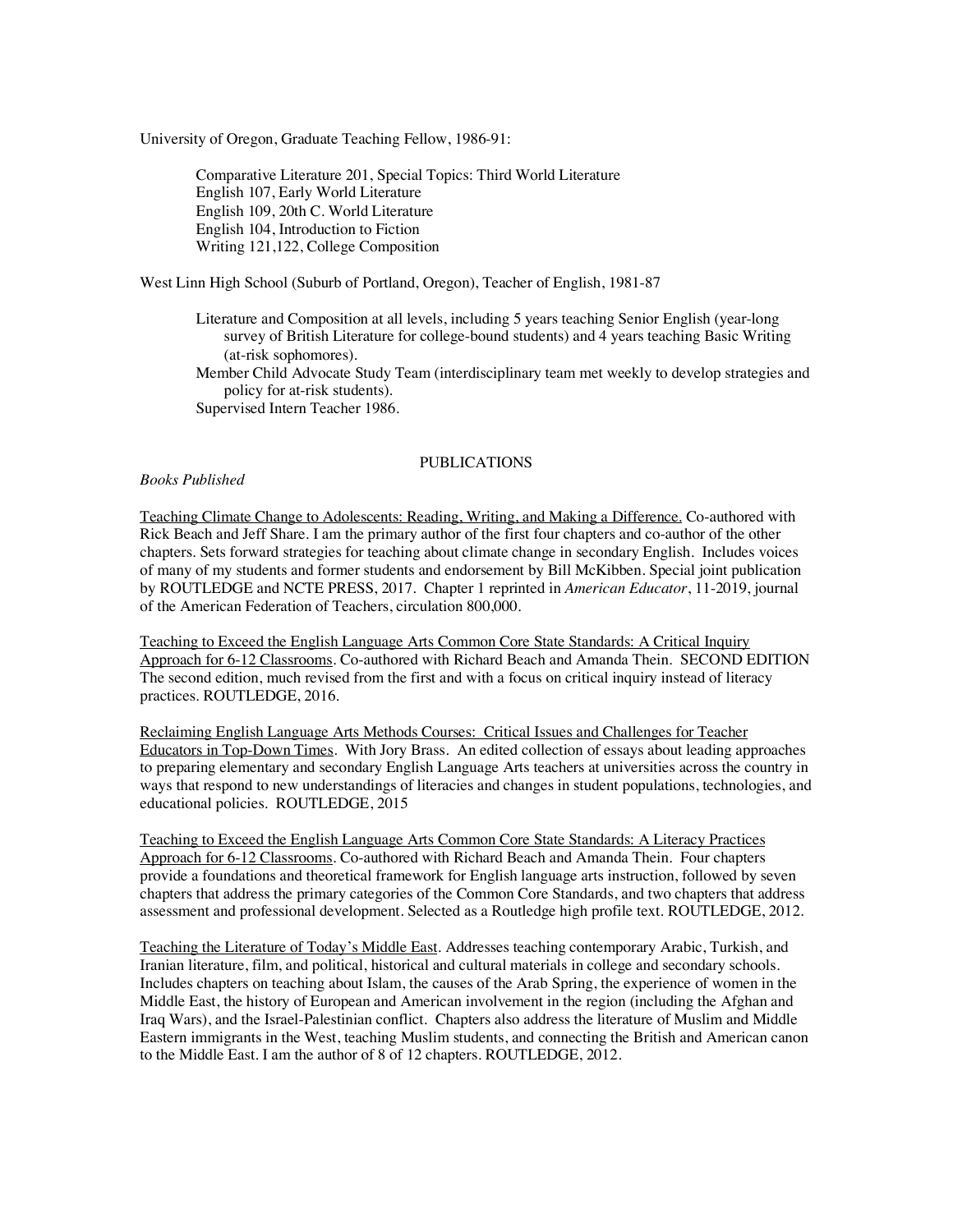Teaching Literature in Virtual Worlds: Immersive Learning in English Studies. Edited collection of 11 essays examining the experience of using on-line virtual worlds as teaching tools for specific literary works. I am editor, author the introduction and one chapter. ROUTLEDGE, 2012.

The Doctoral Degree in English Education. Edited collection of 17 essays by 37 contributors addressing doctoral preparation of faculty in English teacher education. KENNESAW STATE UP, 2009. Selected as a distribution title by NCTE PRESS. I am editor, author the introduction, two chapters and the appendix.

Literature and the Web: Reading and Responding with New Technologies With former doctoral student Robert Rozema. Addresses the experience of teachers and students using digital archives and web 2.0 technology for the teaching and study of literature. HEINEMANN PRESS, 2008. Reviewed in: *Journal of Media Literacy Education* 1 (2009) 83-5.

Literature and Lives: A Response-based, Cultural Studies Approach to Teaching English, NCTE PRESS, 2001. NCTE "Bestseller," Reviewed in: *Council Chronicle* May 2001 (10.4, pg 1-7); *English Journal* July 2003 (90-91); Roundtable focus review *Pedagogy* 2003 (3.2, pg. 293-320)

Making Subject(s): Literature and the Emergence of National Identity, Garland, division of ROUTLEDGE, 1998. A scholarly and comparative study of Renaissance and postcolonial literature in English, Spanish, and French in a special series in Comparative Literature and Cultural Studies, edited by Jonathan Hart. Reviewed in: *Comparative Drama*; *Canadian Journal of Comparative Literature*.

Teaching and Testimony, Rigoberta Menchú and the North American Classroom, SUNY PRESS, 1997. Part of a series, "Interruptions: Border Testimony(ies) and Critical Discourse/s" edited by Henry Giroux. I am coeditor, author the introduction and a chapter.

## *Books in Progress*

*Facing Apocalypse: The Urgency and Ethics of Teaching the Climate Crisis*.

# *Articles / Book Chapters Published*

"The Climate Emergency and English Education." A chapter in *Engaging the Critical: Approaches from the Commission on Social Justice in Teacher Education*. Peter Lang, 2020.

"Opening the Conversation about Climate Refugees with *The Grapes of Wrath*." English Journal, November 2019.

"A Freireian Approach to "Flipping" the ELA Methods Course" as a chapter in the book *Applying the Flipped Classroom Model to English Language Arts Education* edited by Carl A. Young and Clarice M. Moran and published by IGI Global, 2017.

"Forward" to Bridging Literacies in Video Games with Robert Rozema*,* Ed. by Hannah Gerber and Sandra Schamroth Abrams. 2014.

*"*Occupy Literature!: Lasting Lessons of the Occupy Movement*"* with Jason VanFosson and other students in my English 6800 seminar in the Language Arts Journal of Michigan 28.2, May 2013.

"Virtual Worlds for Literary Study: Technological Pedagogical Content Knowledge in the Village of Umuofia and Other Literary Worlds." In Research on Technology in English Education, Ed. by Carl Young. Information Age Publishing. 2012. pp. 153-184.

"Teaching Contemporary Literature from the Arab World," Oregon English Journal, 34.1 pp. 56-61. Spring 2012.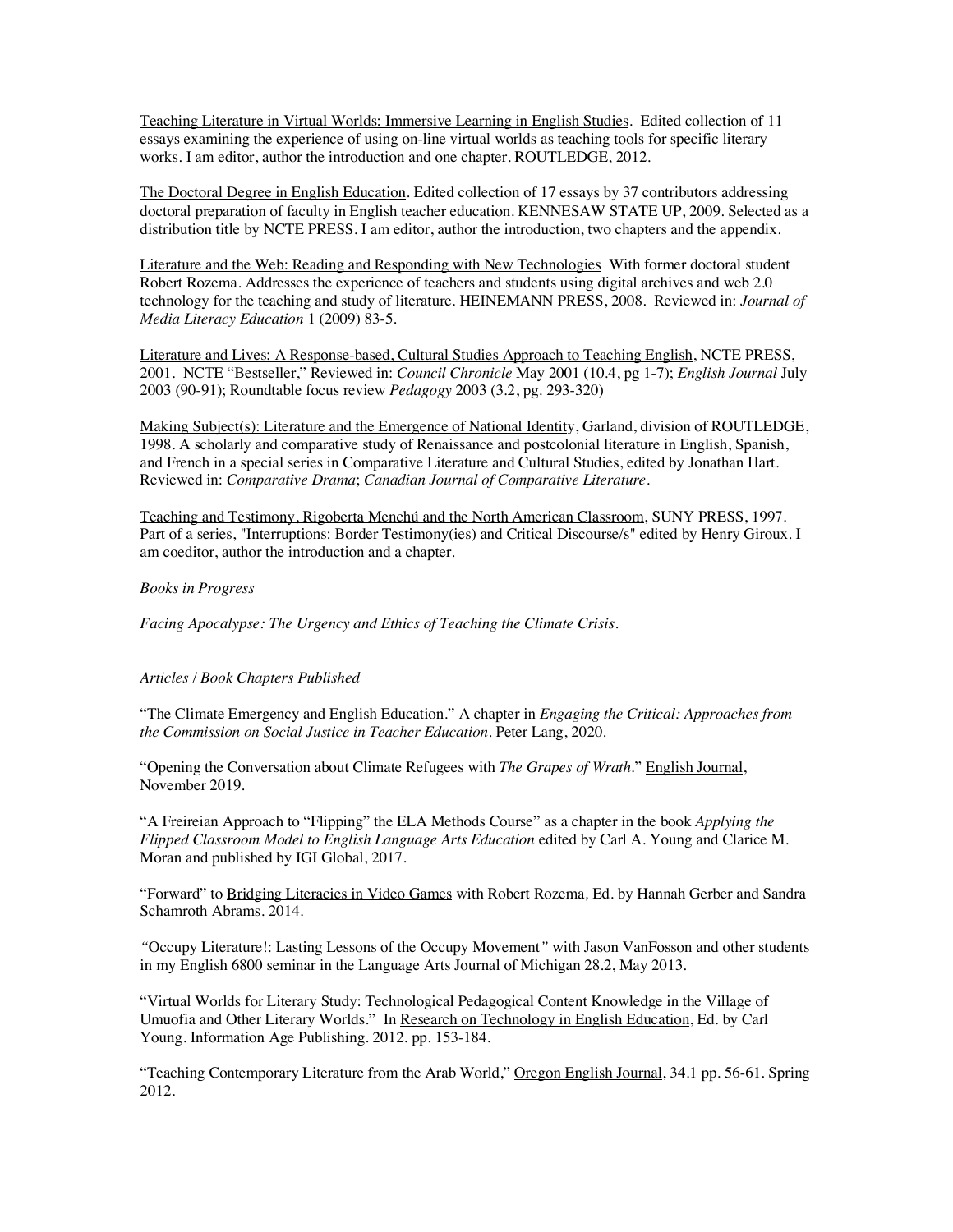"Becoming a Mentor Teacher and Teacher Educator," Language Arts Journal of Michigan, Spring/Summer 2009.

"The University Need You," English Journal, May 2009

.

"Literature from the Modern Middle East: Making a Living Connection," English Journal, January 2009*.*

"Digital Texts and the New Literacies." English Journal, September, 2007.

"Virtual Realities and Teaching Literature." With former students Joseph Haughey and Linda Dick. SITE conference proceedings, 2007

"Internet y el futuro de la literatura" in Aula de Letras, 1, Spring 2006. Reprinted as a chapter in La creatividad como herramienta de comunicación: análisis, procedimientos y aplicaciones. Ed. Margarita García Casado. University of Cantabria Press. Santander, 2007.

"A Multimodal Approach to Addressing Antisemitism: Charles Dickens' *Oliver Twist* and William Eizner's *Fagin the Jew*" with student Brandon Guisgand, in Page by Page, Panel by Panel: Building Literacy Connections with Graphic Novels, James Carter, Ed., NCTE Press, 2006.

"LiteraryWorlds.org: Virtual Reality Environments and Teaching Literature." *The Journal of Media Literacy*, 53.2, Fall 2006, 46-52.

"Becoming Centered: CEE Membership and Program Development" with Jill VanAntwerp, *et al*. *English Education*, 38.4, July 2006, 384-393.

"English Education Job Crisis," Associated Departments of English (ADE) Bulletin, 137, Spring 2005.

"Pursuing Deep Learning: Digital Engagement for English Preservice Students" with Robert Leneway in *Integrated Technologies, Innovative Learning* by Steve Rhine and Mark Bailey. International Society for Technology in Education (ISTE), June, 2005. Available on the web at URL: http://education.ed.pacificu.edu/insights/westernmi.html

"Retrospective on 'Teaching Third World Auto/Biography'" Oregon English Journal, 26.1 Spring 2004, 110-117.

"Close Encounters of the Third World Kind: Teaching *I, Rigoberta Menchú* to High School Students in Southwest Michigan" in Language Arts Journal of Michigan (19.2) Fall/Winter 2003, 33-45.

"Teaching, Testimony, and Truth: Rigoberta Menchu's Credibility in the North American Classroom." The Rigoberta Menchu Controversy. Arturo Arias, ed. Minneapolis: U Minnesota Press, 2001.

"Women's Writing and the Literature Curriculum at Y2K," Oregon English Journal, Spring 2000.

"National and Colonial Education in Shakespeare's The Tempest," Early Modern Literature 5.1 (May 1999): 3.1-39. Available on the web at URL: http://purl.oclc.org/emls/05-1/cwebtemp.html.

"Sometimes it Doesn't Work Out: Letters to a First Year Teacher." English Journal, May-June 1999.

"Training Teachers with Rigoberta Menchú: A Computer Conference." Teaching and Testimony. SUNY Press, Spring 96.

"Prison, Race, and Social Justice: Teaching to the Contemporary Crisis." College Literature, Fall 1995. Special Issue: "African American Literature and Literary Theory."

"Youth Violence and the Language Arts: A Topic for the Classroom." English Journal, September 1995.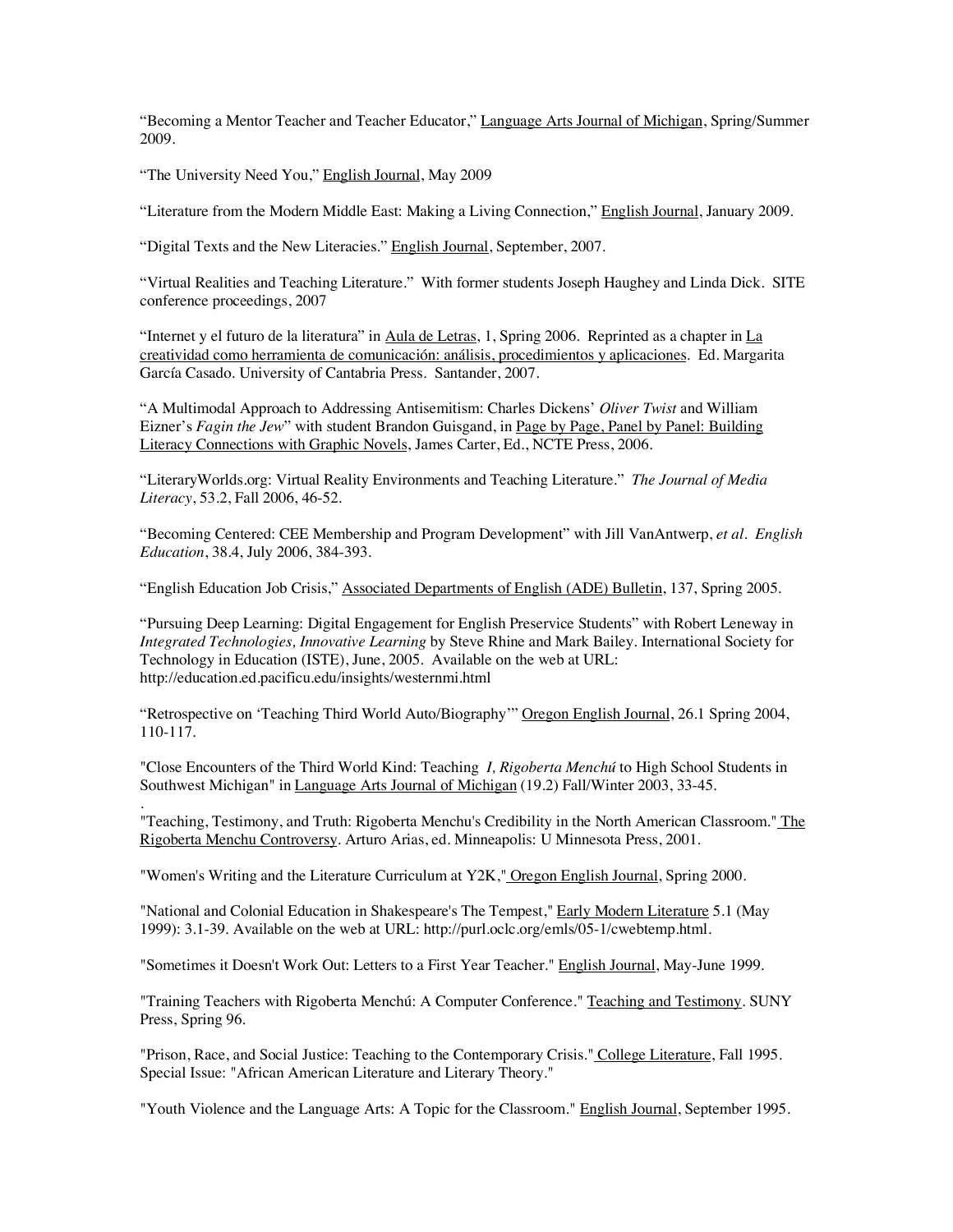"Race and Huckleberry Finn: Censorship, Dialogue, and Change" English Journal, November 1993.

"A Multicultural Tempest: Shakespeare for the 1990s." English Journal, April 1993.

"Tarzan, Kurtz, and the 'Third World': Canons and Encounters in World Literature, English 109." College Literature, Special issue on Teaching Commonwealth or Postcolonial Literatures." Fall 1992. Reprinted as a chapter in the book Order and Partialities: Theory, Pedagogy, and the Postcolonial, SUNY Press, 1995.

"Other-Fashioning: The Discourse of Empire and Nation in Lope de Vega's El Nuevo Mundo." As a chapter in the book Amerindian Images. Hispanic Issues Series, U of Minnesota Press, Spring 1992.

"Representing the Homeless." Review Essay for American Literary History, Winter 1992. (Invited)

"Homelessness and Language Arts: Contexts and Connections." English Journal, November 1991.

"Auto/Biography of the Oppressed: The Power of Testimonial." English Journal, April 1991.

"'Third World' Auto/Biography: Testimonial Narrative in Canon and Classroom." Oregon English Journal, Fall 1990. Selected as one of the outstanding articles of the journal and reprinted with a new introductory article in a special retrospective 25 anniversary issue in 26.1 Spring 2004.

"Writing and Gender." West Linn Educator, 1985.

*Articles / Book Chapters Accepted for Publication* 

*Articles / Book Chapters Submitted for Publication*

# *Reviews Published*

"Writing to Inspire Change," Review of *Reading, Writing and Rising Up*, English Journal November, 2001

Review of *The Romance of the New World: Gender and the Literary Formations of English Colonialism*, by Joan Pong Linton (Cambridge, 1998) for **Early Modern Literature** 5.3 (January 2000): 12.1-10. Available on the web at: http://www.shu.ac.uk/emls/05-3/carwebrev.htm. (Invited)

"Homeless Americans in the Curriculum." Film Review for Oregon English focus issue on "Literature of the Americas," Spring 1992 (Invited)

## *Websites*

*Home*. My professional website includes interactive, on-line syllabi for all of my courses, resources for teachers and students, and professional and personal information. http://www.allenwebb.net.

*ETCCC: English Teachers Concerned about Climate Change.* A blog for secondary and college teachers. http://etcccsite.com/.

*Colonial and Postcolonial Dialogues*. A comprehensive site for postcolonial studies. http://www.wmich.edu/dialogues

*Teach MLK*. A resource site for teachers to support teaching about Martin Luther King, Jr. and the Civil Rights Movement. http://www.wmich.edu/teachmlk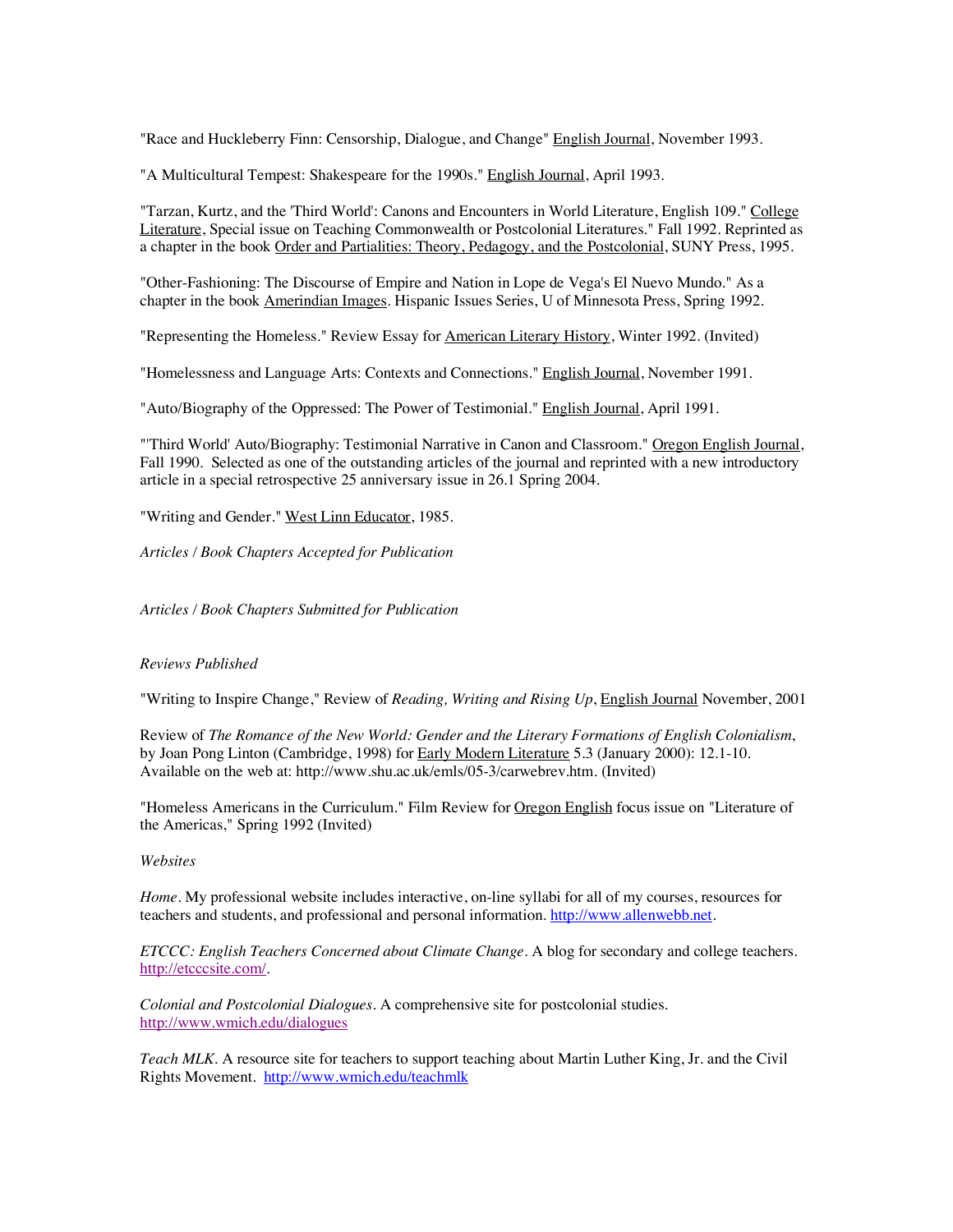*Literary Worlds*. A collection of virtual worlds for literature study created by a team of 8 literary scholars and 5 doctoral students that I led, supported by a WMU Presidential Innovation grant. http://www.literaryworlds.org

*Literature Archives*. A website addressing the use of digital archives in the teaching of literature, includes information on civil liberties and new technologies. http://allenwebb.net/archives.html

*EnglishEducationLab.info*. Information about the WMU English Education Labs that I designed includes video, model student projects, technical resources and information for professors using the labs. http://brn227.brown.wmich.edu/eelab/

# **CONFERENCES**

*Conference Papers / Presentations Accepted or Proposed*

*Keynote Addresses Given*

"The Text is Yours, and You are the Text: Entering, Intervening, and Transforming Literary Works," NCTE NW Regional, Portland, OR, March 2014.

"The Text is Yours, and You are the Text: Entering, Intervening, and Transforming Literary Works" Illinois CTE conference, April 2012.

*"Internet y el futuro de la literatura" Congreso: La Creatividad como herramienta de comunicacion, Universidad de Cantabria, November 2005.* (written and delivered in Spanish)

"The Special Power of Literature," Oregon Council of the Teachers of English, Portland and Medford, Fall 2004, NCTE Co-sponsorship.

"Controversy in the Literature Classroom," British Columbia Teachers of English Language Arts, Vancouver, BC, Fall 2003. NCTE Co-sponsorship.

"English Teaching and Cultural Studies: Stories from my Classroom," MCTE Spring Conference, Lansing 2001.

*Conference Papers / Presentations Accepted*

*Conference Papers / Presentations Given*

"Inquiring Into Climate Change" round table session I organized including 30 presenters. I introduced the session with a keynote "NCTE 2019 Climate Emergency: Extinction, Justice, Children, English Language Arts," and I presented a round table session, "Writing Climate Justice Manifestos." NCTE, Baltimore, Fall 2019.

"Culture Jamming Digital Memes: Fight the Power!" NCTE, Baltimore, Fall 2019.

"Young People Lead the Way on the Climate Crisis." MCTE, Lansing, Fall 2019.

"Urgency and Ethics of the Climate Crisis," Calvin University, September, 2019.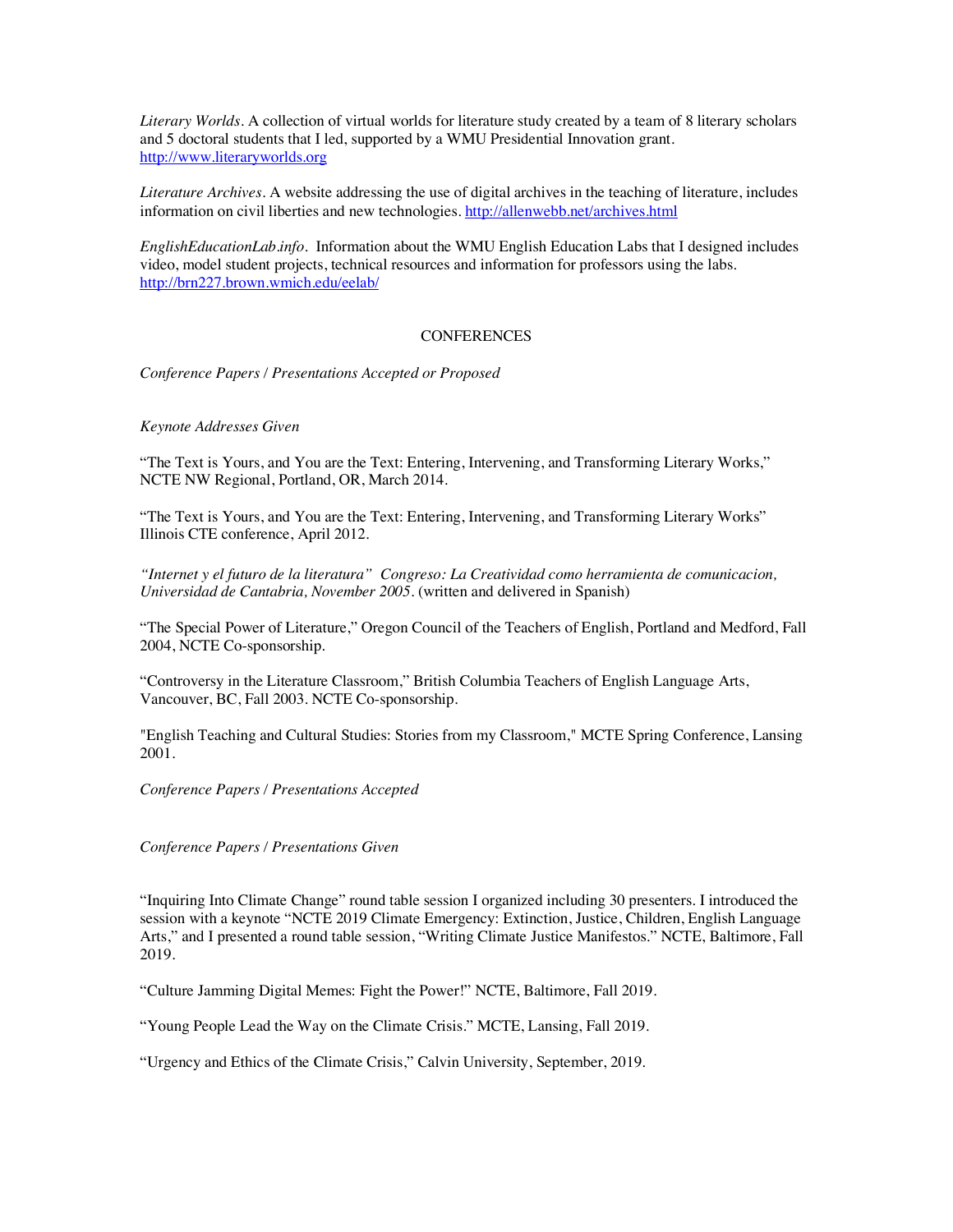"Climate Justice Manifestos," American Society for Literature and the Environment, ASLE 2019, Davis, CA.

"The Climate Emergency and English Education," ELATE, 2019, Fayetteville, AK.

"Teaching about Climate Change in English, Humanities, and Social Sciences," Climate Change Education Summit 2019, Grand Valley State University, Grand Rapids.

"Engaging the Academic Side," Student Voting Summit, Grand Valley State University, 2019.

"Teaching Climate Change in English," keynote for round table session at NCTE, 2018, Houston, TX.

"Teaching *The Grapes of Wrath* as Climate Fiction," round table, NCTE, 2018, Houston, TX.

"Climate Change and Teaching," Michigan Education Association Conference, 2018, Eastern Michigan University.

"Teaching Climate Change as a Global Issue" Invited series of poster presentations, NCTE 2017, St Louis, MI.

"Developing Global Awareness: International 'Cli-Fi' Short Stories & Internet Inquiry," MCTE Fall Conference, Lansing, 2017.

"Climate Change and the Humanities," Keynote lecture WMU English Department Anthony Ellis Speakers Series, Jan. 2017.

"Climate Change Inquiry Using Literary Classics, YA "Cli-Fi" fiction, and Film," NCTE Atlanta, Fall 2016.

"The Text is Yours: Fostering Student Engagement with Digital Text" ACE workshop, NCTE Atlanta, Fall 2016.

"Using Digital Texts to Inspire Critical Inquiry and Civic Engagement," Keynote at CEE Commission Roundtable Session, NCTE, Atlanta, Fall 2016.

"Teaching About Climate Change," MCTE, Lansing, Fall 2016.

""What are the boundaries?" Doctoral Research in English Education," NCTEAR, Ypsilanti, Spring 2016.

"Teaching African Literature," MCTE, Fall 2015.

"Building the Climate Change Movement in English Language Arts," On a panel I organized, "Climate Change in the ELA Classroom: Joining the Conversation," NCTE, Minneapolis, Fall 2015

"The Text is Yours: Fostering Student Engagement with Digital Text" ACE workshop, NCTE Minneapolis, Fall 2015.

"Climate Change and Teaching English?" MCTE Fall Conference, Lansing, October, 2014.

"*The Hunger Games* and Food Justice" on a panel I organized, "Food in the English Classroom," NCTE, Washington, DC, November 2014.

"Our Role in the Era of For-Profit School Reform," CEE Roundtable Session Keynote, NCTE, Boston, November, 2013.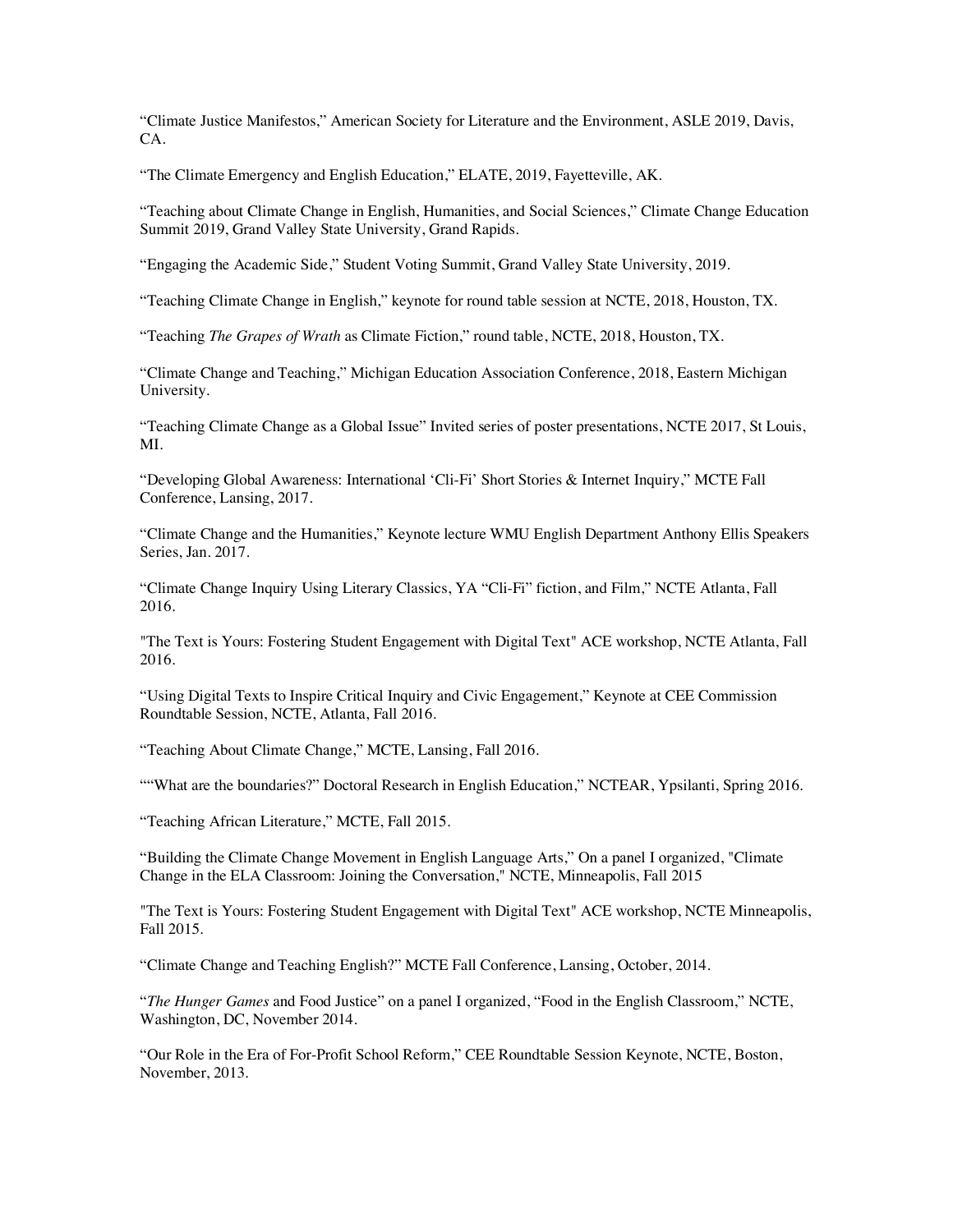"Literature and Food: A Global, Social Justice Approach" on a panel I organized "Teaching About Food in English Language Arts." NCTE, Boston, November, 2013.

"'The Story Behind the Story': Critical Approaches to Canonical Texts," NCTE, Boston, November, 2013.

"Food Justice in the 21 Century: Addressing Inequality and Climate Change," WMU Honors College, November, 2013. Repeated September, 2014.

"Language Education and the Common Core State Standards," WMU Language and Education Study Group, November, 2013.

"Behind the Doctoral Dissertation," Panel presentation for the WMU Graduate College, Fall 2013.

"A Cultural Studies Approach to Reclaiming the English Language Arts Methods Course" on a panel I organized, CEE Summer Conference, Fort Collins, CO, July, 2013.

"Exceeding the Common Core and Virtual Schools." CEE Summer Conference, Fort Collins, CO, July, 2013.

"Using Digital Tools in Graduate Research," Videotaped presentation for the WMU Graduate College, Spring 2013.

"From Pearson to Plato®, from K12 Inc. to Accelerated Reader TM: Profiting Students, not Corporations" on a panel I organized, "School": Teacher Decision Making in the Era of the (For-Profit) Corporate Classroom."NCTE, Los Vegas, November, 2012.

"Literature and Food: A Global, Social Justice Approach" on a panel I organized "Teaching About Food in English Language Arts." MCTE, Lansing, October, 2012.

"Drones, Gunships, and Good Shooting: War or Video Game?" WMU English Department Scholarly Speaker Series Spring Keynote, February, 2012.

"Cultural Studies and How Can it Help You Address and Exceed Common Core Standards." On a panel I organized, "Cultural Studies Approaches to Secondary ELA Teaching: Addressing and Exceeding the Common Core Standards." NCTE, Chicago, November 2011.

"Technology Integration and Digital Literacy in the Era of Common Core Standards." CEE Round Table. NCTE, Chicago, November 2011.

"Addressing Islamophobia," on a panel I organized, "Teaching About Islam." MCTE Fall Conference, Lansing, October, 2011.

"How to Meet and Exceed Common Core Standards," on a panel I organized with the same title. MCTE Fall Conference, Lansing, October, 2011.

"Pos-Colonialismo." Universidad Anahuac, Oaxaca, Mexico, July, 2011. (In Spanish).

"Terrorism: Literature and Film from the Other Side," on a panel I organized, "Teaching About Terrorism: Literature, Film, and Video Games," NCTE, Orlando, November 2010.

"Terrorism." Lyceum Lecture, Lee Honors College, September 2010.

"Literature and Terrorism: Relevant Teaching for Today's World," Bright Ideas Conference, Lansing, April 2010.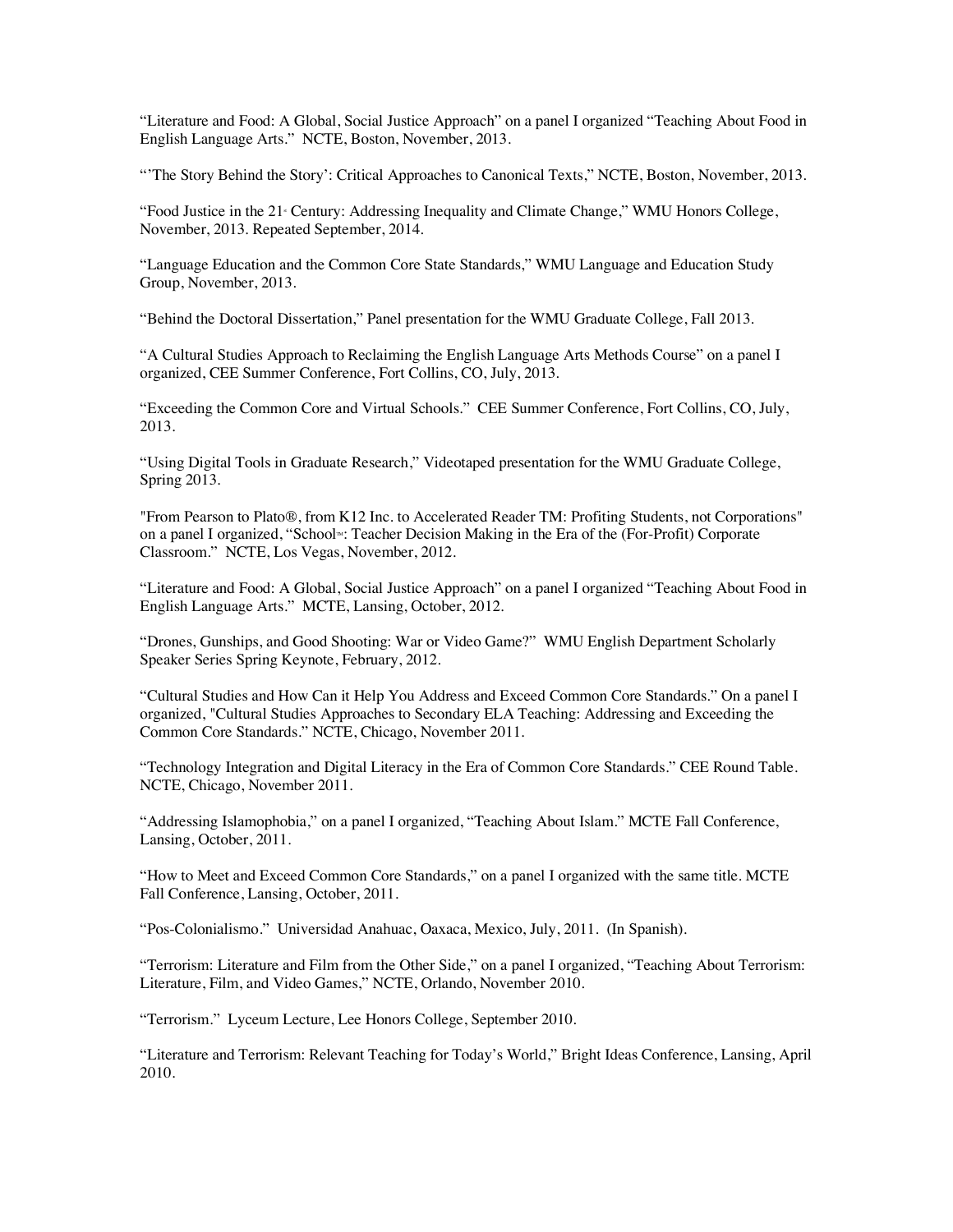"Technology Standards and Contexts: Evolving English Education Methods Courses." MCEE Retreat, Lansing, February 2010.

"Who is a Terrorist?" Teaching Contemporary Literature from the Middle East," presentation on a panel I organized, NCTE Philadelphia, 2009.

"Collaborative Writing: Wikis, Blogs, and Websites," Round table leader, NCTE Philadelphia, 2009.

"Making the Difficult Decision to Start an English Education Ph.D.: Factors to Consider," presentation, NCTE Philadelphia, 2009

"Teacher-Student, Student-Teacher: A Freirian Approach to the Methods Course," MCEE Winter Retreat 2009, Lansing.

"Teaching *Things Fall Apart* in a Virtual World," Presentation on a panel I organized with teachers from Texas, North Dakota, and Michigan, NCTE Fall 2008, San Antonio.

"English Education Graduate Programs: Gaps, Frustrations, and Possibilities in Interdisciplinary Space" CEE Roundtable, NCTE Fall 2008, San Antonio.

"Using Digital Archives to Teach Literature and Writing," Assembly on Computers in English, Workshop, NCTE Fall 2008, San Antonio.

"So What Comes After the MA? Doctoral Programs in English Education," MCTE Fall 2008, Lansing.

"Teaching Contemporary Literature from the Middle East," MCTE Fall 2008, Lansing.

"Teaching Literature Using Digital Archives and Texts," NCTE Fall 2007, New York.

"Implementing the New Michigan Language Arts Content Standards," MCTE, Lansing, Fall 2007.

"Virtual Worlds and Teaching: Experiences, Results, and Possibilities" A series of presentations and workshops that I led and organized, included faculty and doctoral students in the Presidential Innovation Grant and given on the WMU campus, May/June 2007.

"Virtual Realities and Teaching Literature," SITE, I organized, presented, and led a panel. San Antonio, April, 2007.

"Invasion of the Podcasters," a series of presentations on the WMU campus to the Faculty Senate, Presidential Cabinet, and administrative teams as leader of the WMU Podcast Initiative, March 2007.

"Teaching Literature in Virtual Worlds: Free, On-line Environments to Deeply Engage Your Students" MCTE Lansing, Spring 2007.

"Civil Liberties and the New Technologies" NCTE Fall 2006, Nashville.

"The Middle School Reading Crisis: Are Standards the Answer?" Invited presentation, Standing Committee on Affiliates, NCTE Fall 2006, Nashville.

"New Digital and Multimodal Tools and Resources for Methods Instruction" at the day-long CEE Workshop I organized and led on "Multimodal Literacies in English Methods Courses." NCTE Fall 2006, Nashville.

"The Village of Umuofia: Virtual World" with Joe Haughey, Games, Learning, and Society Conference. Madison, WI, August 2006.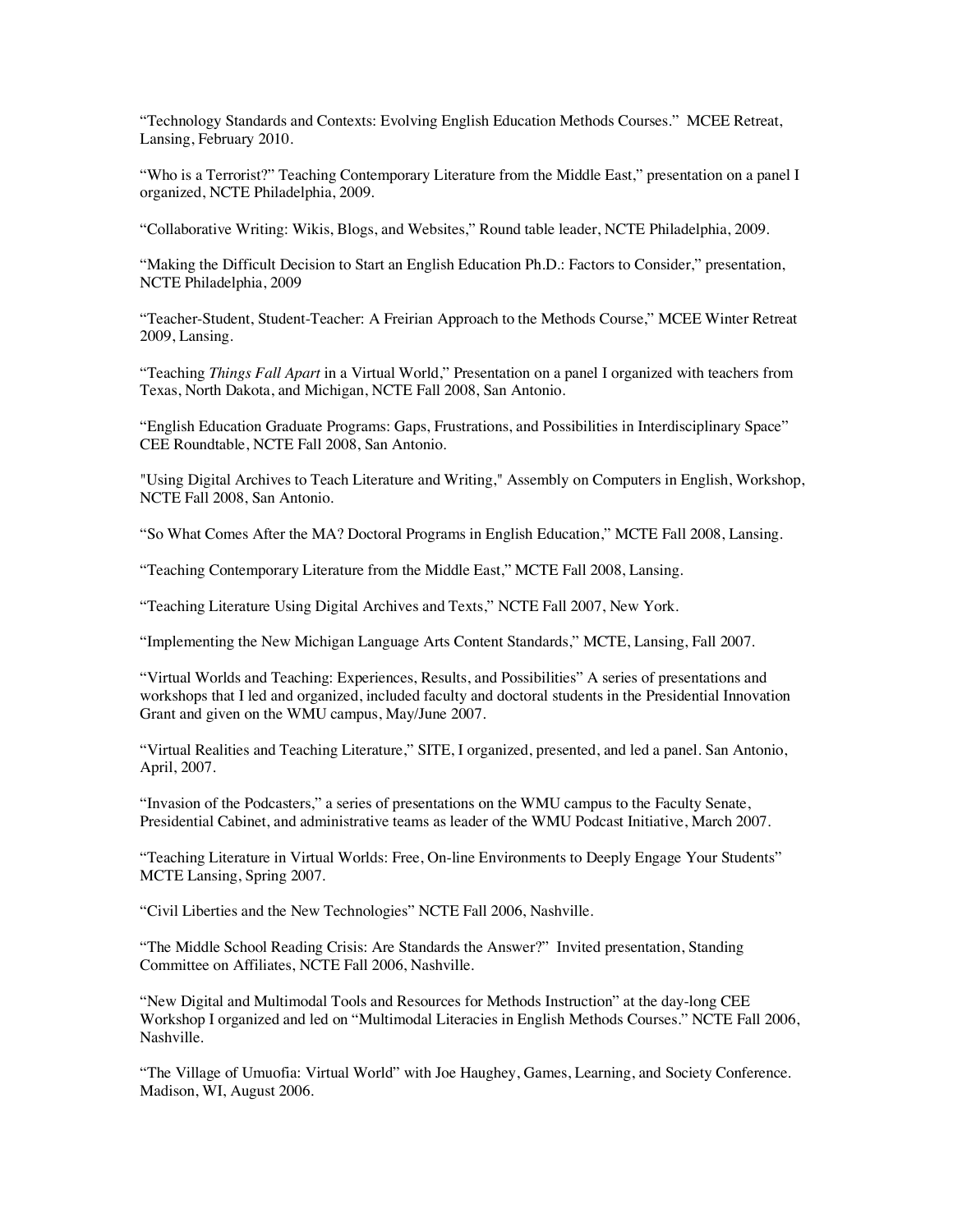"Doctoral Programs in English Education" Strand Chair, CEE Leadership Summit, Chicago, Summer 2006.

"An Infusion Model of Technology Integration: Is it Sufficient?" on panel "Technology Preparation in English Education Doctoral Programs." NCTE Fall 2005, Pittsburgh.

"Social Justice Approaches to Teaching Literature" MCTE Lansing, Spring, 2005. Organized poster session with 45 presenters.

"CEE Membership and Program Development" Strand Member, CEE Leadership Summit, Atlanta Georgia, May 2005.

"The Priorities of English Education Doctoral Programs: A Survey." NCTE Fall 2004, Indianapolis.

"Digital Archives and Rewriting Literature," Assembly on Computers in English Workshop, NCTE Fall 2004, Indianapolis.

"The Future is Now: Digital Archives and the Literature Classroom," Oregon Council of the Teachers of English, Portland and Medford, Fall 2004

"Using Digital Archives in the Teaching of Literature," MCTE Lansing, Spring 2004.

"Integrating Technology in English Teacher Education," SITE, Atlanta, Winter 2004.

"Attracting, Hiring, and Retaining English Educators," on panel I organized "Doctoral Degrees in English / Education," NCTE Fall 2003, San Francisco.

"Africa and Islam in the Secondary Curriculum," MCTE Lansing Fall 2003.

"Stories from Senegal," English Department, WMU, October 2003.

"Beyond the Webquest: New Ideas for Teaching Literature with the Internet," MCTE, Lansing, Spring 2003.

"The Job Market for PhD's in English Education," CEE Annual Meeting, NCTE, Atlanta, Fall 2002.

"Developing Interactive Teaching Websites for the Secondary Classroom," NCTE, Atlanta, Fall 2002.

"Digital Story Telling and Teacher Preparation," PT3 Conference, Washington DC, Summer 2002.

"Teacher Created Content-Based Websites in Secondary English," Thinkquest Conference, Seattle, Summer 2002.

"Reflective Practice and Teaching with Technology," MCTE, Lansing, Spring 2002.

"Preparing for Digital Story Telling," Society for the Integration of Technology into Teacher Education (SITE) Nashville, March 2002.

"Cultural Studies Approaches to Teaching Shakespeare," NCTE Spring Conference, Portland, 2002.

"Literary Theory and the Language Arts Curriculum," NCTE Fall, Baltimore, 2001.

"Beyond Electronic Portfolios: Pre-service English Teachers Develop Teaching Websites," on panel I organized: Preparing English Teachers to Use Technology, NCTE Fall, Baltimore, 2001.

"Cultural Studies Approaches to Teaching Shakespeare," Language Arts Professional Development Day, Portland Public Schools, October, 2001.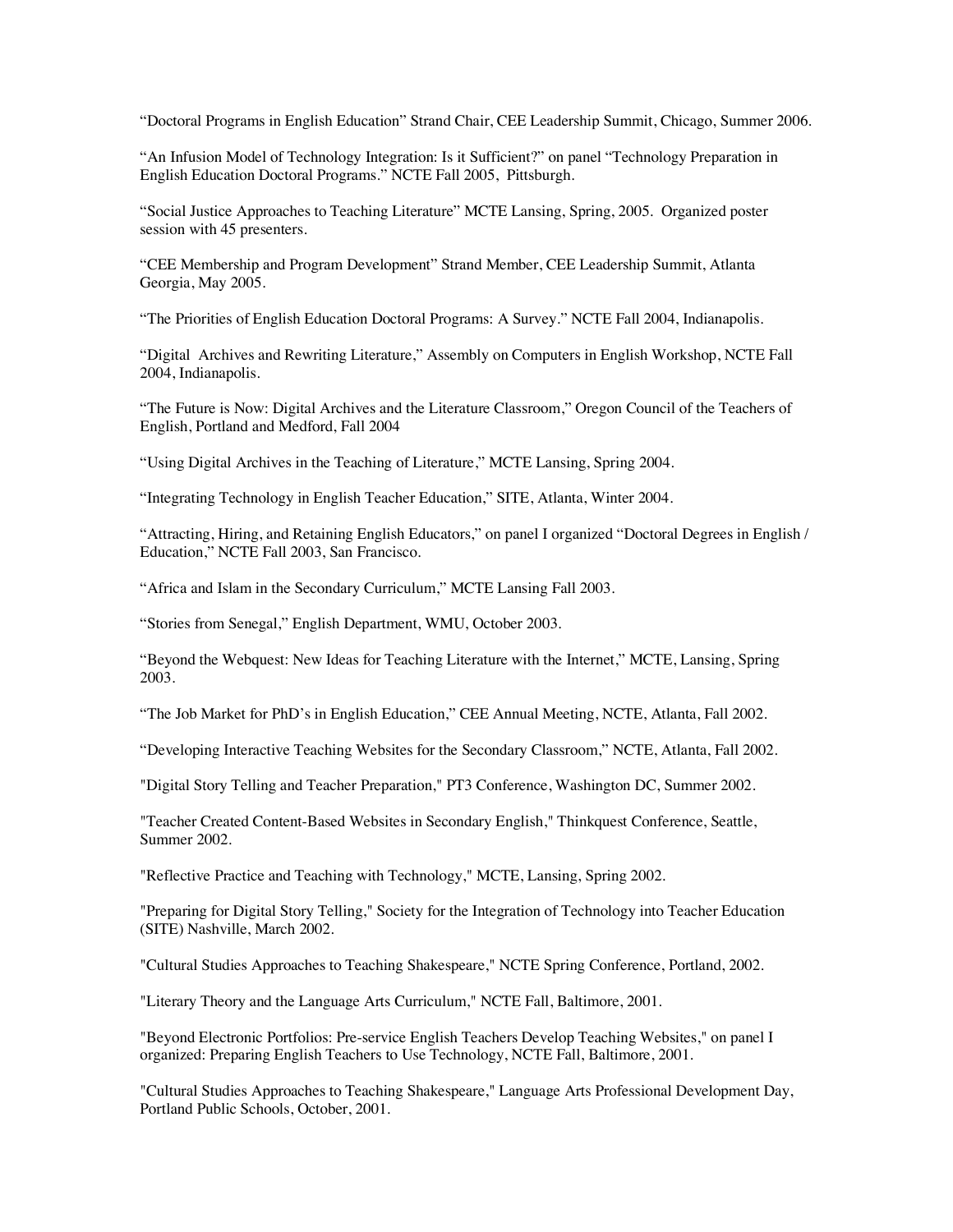"Homelessness: Connecting Literary Works to Each Other and Social Justice," Language Arts Professional Development Day, Portland Public Schools, October, 2001.

"A 9-11 Emergency: Teaching About Islam, Arab Americans, and the Middle East Crisis in Language Arts." Language Arts Professional Development Day, Portland Public Schools, October, 2001.

"Technology, the Internet, and the Future of English," MCTE Fall Conference, Lansing, 2001.

"Interactive Teaching Websites," MCTE Spring Conference, Lansing 2001.

Reading from *Literature and Lives* sponsored by the WMU English Department, April 2001.

"Language Teaching and Internet Technology," with Nathan Richardson, Michigan Association of Bilingual Educators, Spring 2001.

"Transforming the British Literature Survey," NCTE Milwaukee, Fall 2000. Paper on a panel I organized: "Teaching a Multicultural, Postcolonial British Literature."

"A Sense of Displacement: A Multicultural Approach to British Literature." NCTE NW Regional, Big Sky Montana, 2000.

"African Novels for the High School Curriculum" on a panel I organized, "Teaching African Literature." MCTE Spring Conference, Lansing, 2000.

"Multicultural Approaches to British Literature," MCTE Conference, Lansing, Fall 99.

The Cultural Studies Movement and Language Arts Teaching: New Theories / New Practices," NCTE Annual Conference, Denver, CO, Fall 99.

"Toward a Multicultural British Literature," MCTE Annual Conference, Lansing, MI, Fall 99.

"La literatura multicultural de los EE.UU: Una introdución," Universidad de Cantabria, Santander Spain, 99. (written and delivered in Spanish)

"The Cultural Studies Movement and Language Arts Teaching: New Theories / New Practices," NCTE International Conference, Bordeaux France, 98.

"Homework!," MCTE Bright Ideas Conference, MSU, Spring 98.

"World Wide Web and Computer Conferences in the Teaching of Writing," Writing Across the Curriculum Conference, WMU, 1997.

"Addressing the Needs of Violent and Troubled Youth" Three hour workshop, NCTE, Chicago, 1996.

"Reconstructing the National Allegory via Ousmane Sembene's Les bouts de bois de Dieu." MLA, Chicago, 95

"Testimony and Response: Rigoberta Menchú and North American Students" moderator and panel organizer MLA, Chicago, 95.

"English Teaching and the Michigan Militia." MCTE, Lansing, Fall 95.

"Taking it From the Streets: Addressing the Youth Violence Crisis." MCTE, Lansing, Fall 95.

"Crime and the Classroom: How Do We Make the Connections," NCTE, Minneapolis, Spring 1995.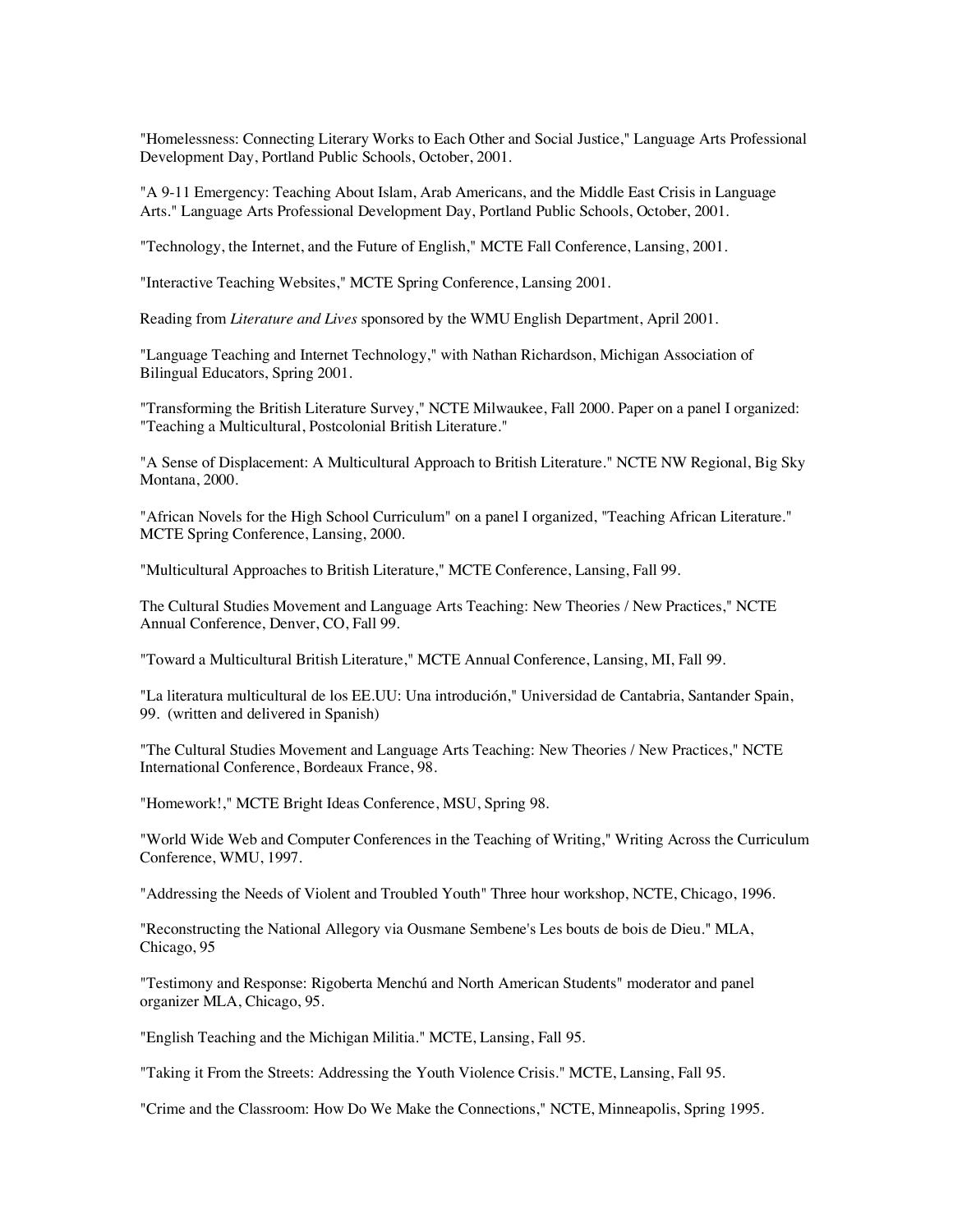"Social Justice Approaches to Language Arts Teaching," Engfest, Western Michigan University, Fall 94.

"Takin' It From the Streets: Addressing the Youth Violence Crisis," Engfest, Western Michigan University, Fall 94.

"Race and Huckleberry Finn: Issues and Strategies in the Classroom." NCTE, Portland, OR, Spring 94.

"From Testimonial Narrative to Cultural Studies in the Secondary Schools" NCTE, Pittsburgh, Fall 93.

"Teaching Rigoberta Menchú's Testimonial" Panel organized for NCTE, Pittsburgh, Fall 93.

"Racial Issues and the Classroom." Engfest. Western Michigan University, Fall 1993.

"National and Colonial Pedagogy: The Tempest and the Modernization of Political Authority." MMLA, MLG Panel, Fall 92. (Invited)

"Racist Literature in the Classroom." MCTE, Lansing, Fall 92. (Invited)

"Novel Nations and the National Novel." MCEA, Fall 92. (Invited)

"Oak Openings and the Frontier Heritage." Engfest, Western Michigan University, Fall 92 (Invited)

"Science, Surveillance, and Pedagogy: The Tempest and the Related Technologies of Imperial and National Rule." Modern Literature Conference, Michigan State University, Fall 92. (Invited)

"Third World Literatures and Colonizing Educations." NCTE. Seattle, Fall 91.

"Racist Literature in the Classroom." OCTE, Portland, Fall 91. (Invited)

"Colonized Women/Colonized Nation: The Manufacture of a 'New World' in a comedia of Lope de Vega." Hispanic Cultures of the Pacific Coast of the Americas. University of Oregon, Spring 1991 (Invited)

"Exceeding the National Allegory." MLG Institute on Culture and Society. University of Oregon, Spring 1991.

"The Future of Education in Africa." Panel Discussion, Africa into the 21st Century. University of Oregon, Spring 1991.

"Incorporating 'Third World' Literature into English Programs: The Possibilities for Testimonial." University of Hartford. Hartford, March 1991. (Invited)

"Homelessness and Literature." NCTE NW Regional, Portland April 91. (Invited) Also at this conference organized a symposium consisting of three presentations and two panel discussions of topics related to "Teaching about the Gulf War."

"Homelessness, Literature, and Pedagogy." MLA, Radical Caucus Session, "Literature and the Streets." Chicago, 90.

"Teaching about Homelessness in English and Social Studies." Portland Public School District, Special joint meeting of chairs of English and Social Studies departments, December 90. (Invited)

Panel discussion of the novel Nervous Conditions, by Tsitsi Dangarembga. Willamette University, November, 90. (Invited)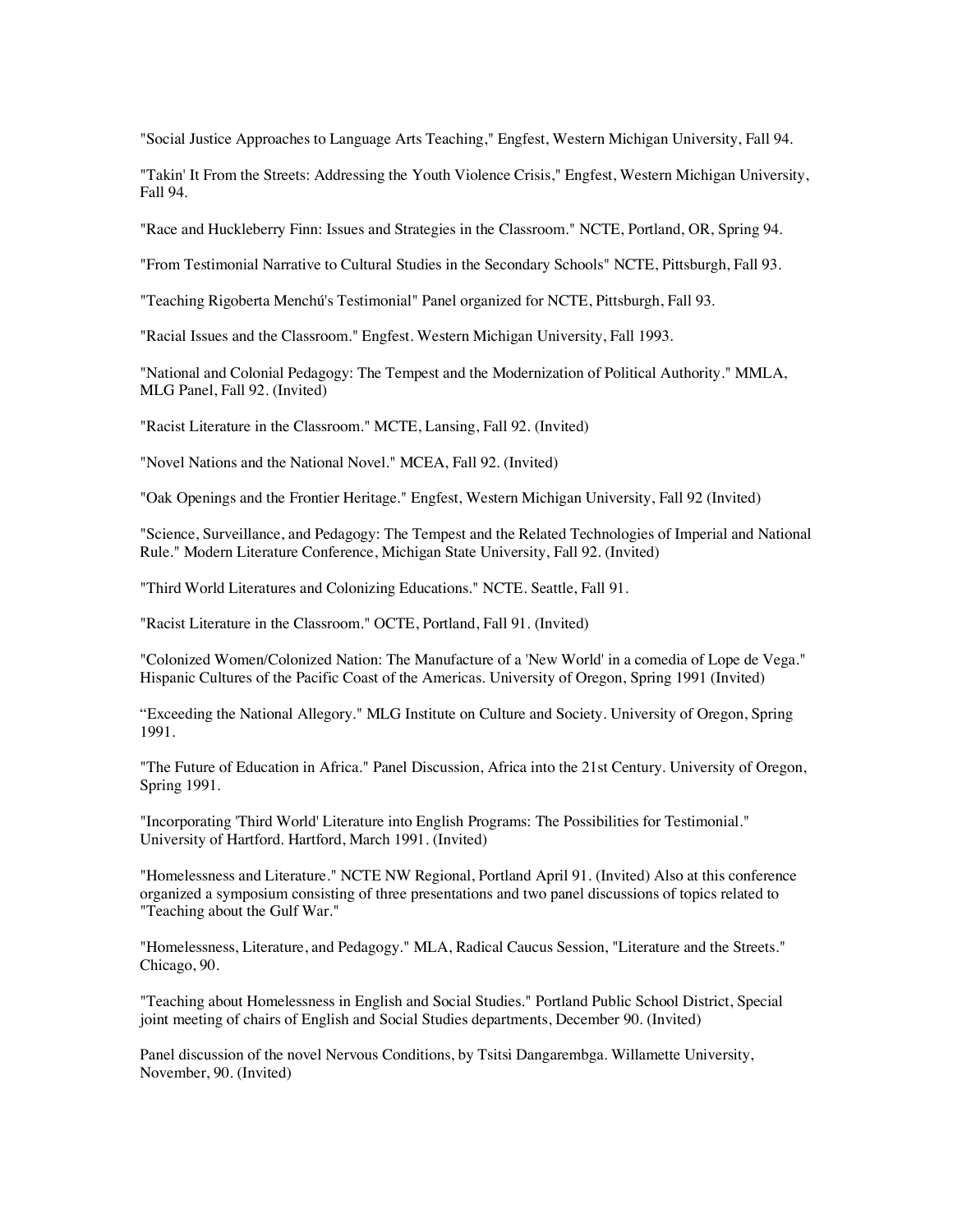"Legitimating Renaissance Colonialism: Lope de Vega's El Nuevo Mundo." PAPC Spanish Peninsular Session, San Jose State University, Fall 90.

"Representing the Decolonization of Education: Rosario Castellanos, Ngugi wa Thiong'o, and Rigoberta Menchú." Western Humanities Conference "Political Correctness and Cultural Studies." U of California, Berkeley, Fall 90.

"'Third World' Testimonial in the Language Arts." OCTE, Oregon Coast, Fall 90. (Invited)

"The Nationalist Frame for Literature and Language Studies: Hegemonic Tribalism in the Era of Multi-National Capital." Stanford G.S. Conference on 'Framing,' Spring 90.

"Recognizing Resistance in the Texts of 'Third World' Women." Symposium on Gender and Political Change. Lewis and Clark College, Spring 90.

"'Third World' Literature in European Languages: Cultural Conceptions and Positions." Canadian G.S. Conference in Comparative Literature. Vancouver, BC, Spring 90.

"Literature and Homelessness." NCTE NW Regional, Billings, Spring 90. (Invited)

"Dueling Banjos: A Model for Cultural Dialogue in the Literature Course." OCTE, Portland, Fall 89. (Invited)

"Education: Site of Paralysis or Resistance in Third World Literature." Modern Literature Conference on "Third World Literature." University of Michigan, Winter 88.

"'Third World' Literature in English." NCTE NW Regional, Coeur d'Alene, Spring 87. (Invited)

"Will Bloom be Socrates' Hemlock? Evaluating the Critical Thinking Movement." OCTE, Portland Fall 87. (Invited)

"Teaching Basic Writers." NCTE NW Regional, Vancouver, BC. Spring 85.

"Designing Classroom Projects." OCTE, Portland, Fall 83.

"Increasing Student Involvement and Success: An Exciting Course in Mass Media." OCTE, Portland, Fall 82.

### PROFESSIONAL SERVICE

*National*

Executive Committee, Conference on English Education (CEE), 2004-08 Executive Committee, Assembly on Computers in English (ACE), 2004-09 Member CEE Commission on Technology in Education, 2002-present Conference Proposal Evaluator, NCTE 2004-08

# *State*

President, Michigan Conference on English Education (MCEE), 2008-9 Michigan Department of Education, Standards Committee (with three others wrote MI High School Language Arts Standards and Content Expectations), 2005-2006 Co-Editor, *Language Arts Journal of Michigan* 2002-2005 Executive Committee, Michigan Council of the Teachers of English (MCTE) 2002-2005

*University*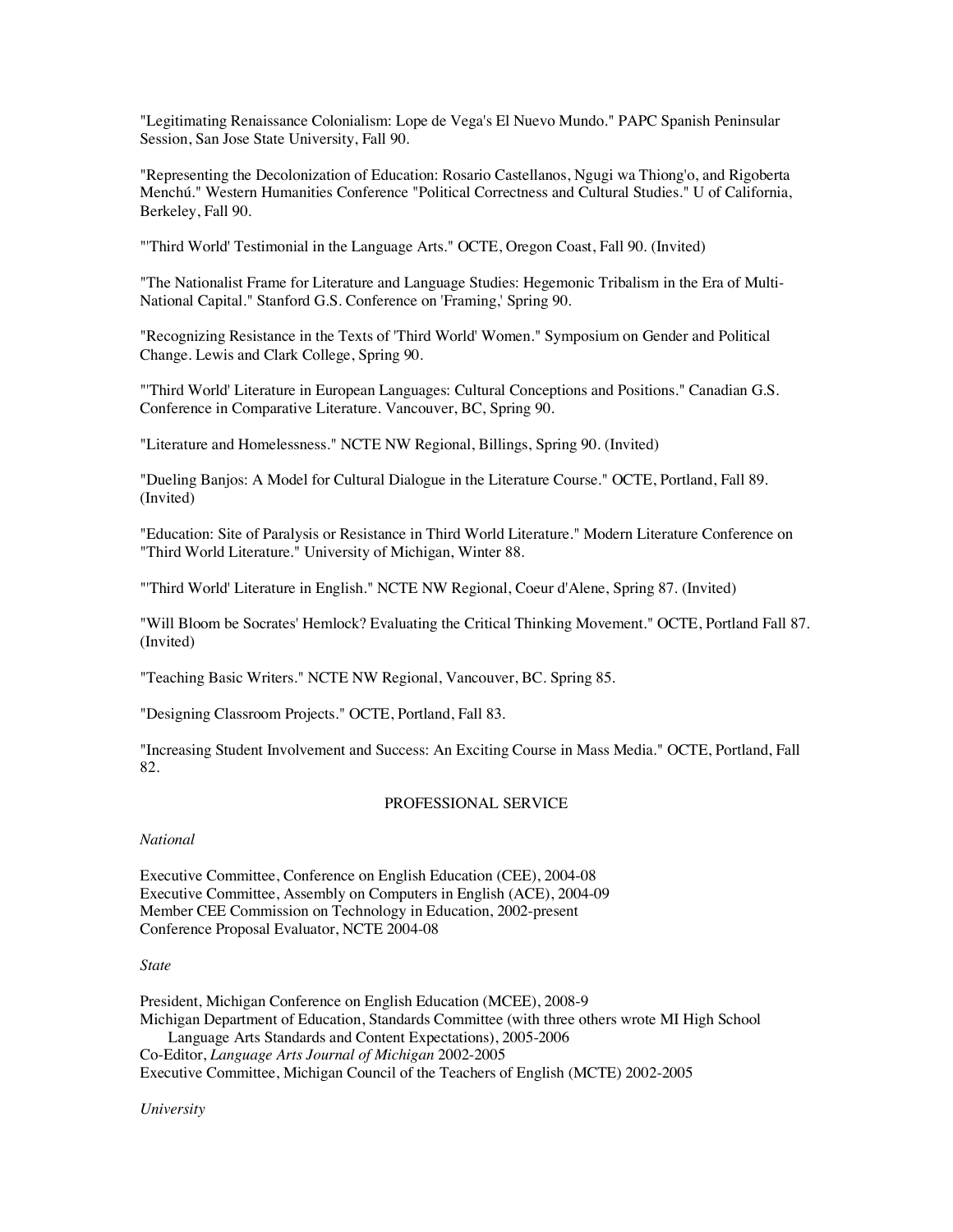Organizer MLK Day Teach-In, 2017, 2018 Organizer Humanities Center Study Group: Language and Education 2012-13, 2013-14, 2014-15, 2015-16 Organizer Humanities Center Study Group: Post-Humanist Pedagogy 2011-12 Member Humanities Center Study Group: Climate Change 2011-18 Arts and Sciences Interdisciplinary Committee 2012-13 Chair, AAUP Negotiations Support Committee 2011 WMU Podcasting Initiative Leader, 2006-2007 Organizer Martin Luther King Day Workshop: "Teaching About the Civil Rights Movement," 1997-2012. Arts and Sciences Technology Committee, 2000-04. Organizer WMU Postmodern Theory / Cultural Studies Faculty Reading Group, 1992-2008 Task Force Leader: Integration of Technology in Teacher Education, 1997-98. Fellow of the Lewis Walker Institute for the Study of Race and Ethnic Relations, 1999-2002. Workshop Leader, Integrating Technology into Teacher Education, Spring and Fall 2001. Elected Representative WMU Faculty Senate, 1996-99 Conference Chair: "Crisis in the Classroom" Western Michigan University, October 1996 Member University / Public Schools Collaboration Team, 1993-5 Conference Co-Chair: "The Controversial Classroom" Western Michigan University, October 1993 Conference Co-Chair: "Fascisms: Roots/Repetitions/Replays" U of Oregon April 3-4, 1992. Founding member faculty/graduate student U Oregon Postcolonial Discourses Reading Group 1989-1992.

# *Department*

Elected Representative English Department Policy Committee, 1995-97, 99-00, 00-02, 02-04, 06-08 Chair, English Department Policy Committee, 99-00, 04-05. Elected Member English Department Tenure and Promotion Committee, 1999-00, 00-02, 07-10, 12-14, 15-16 , 17-19 Chair, English Department New Building Committee, 09-10 Chair, English Department Chair Search Committee, 06-07 English Department Graduate Committee, 2003-05, 2008-09, 2009-11 English Department Undergraduate Committee, 2013-16 English Department Technology Committee, 2000-2013 English Department Program Committee, 1999-2005 Member English Education Committee, 1992-present Chair English Education Committee, 1994-98, 2002-04, 2010-11, 2013-17 Literature Committee, 2003-present Strategic Planning and Assessment Committee, 2011-2013, 2017-19

### *Community*

Organizer Kalamazoo Bronson Park Earth Day, 2017, 2018, 2019 Volunteer Treasurer, Benac for Mayor Campaign 2019 Volunteer Campaign Manager, Clements for Congress Campaign 2013 Board of Trustees, Unitarian Church, 2018-21 Teacher, Junior High Coming of Age Program, Unitarian Church, 2010-11 Member, Committee on Ministry, Unitarian Church, 2016-18 Volunteer Martha's Table (food for homeless), 2010-12 Organized Student Voter Registration effort, 2008, 2012, 2014, 2015, 2016, 2018 Precinct Captain, Democratic Party, presidential campaign, 2005 Assistant Scoutmaster, Boy Scout Troop 205, 2000-02 Organizer Teacher's Alliance for Justice, 1994-97

#### *Reader/Reviewer*

Rowman & Littlefield, 2017 *Applying the Flipped Classroom Model to English Language Arts Education,* 2016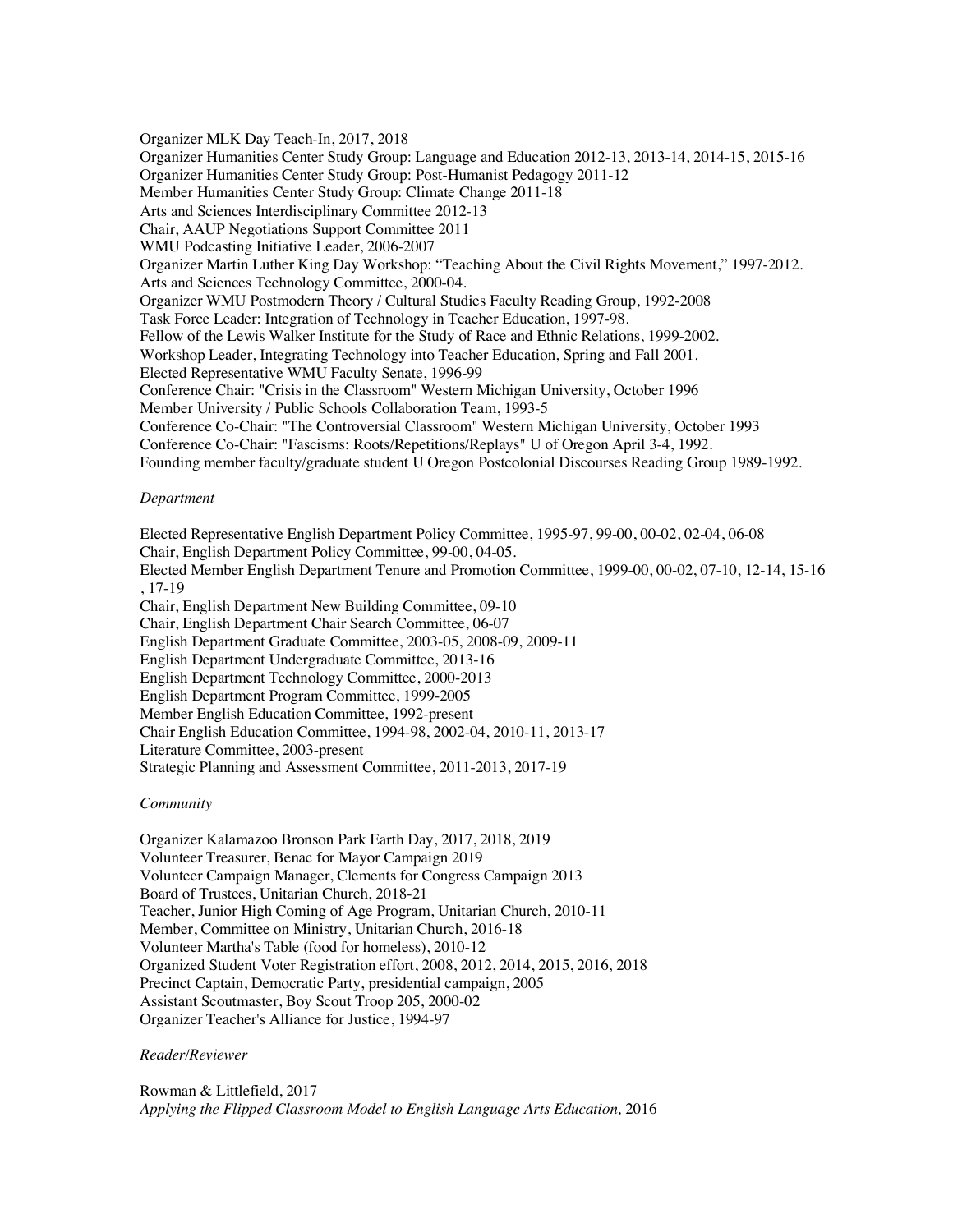*English Teaching Practice and Critique,* 2014 *Research in the Teaching of English*, 2013 *Language Arts Journal of Michigan*, 2013 Routledge Press, 2010-present Editorial Review Board *Contemporary Issues in Technology and Teacher Education* (*CITE*) 2006-present *English Education*, 2003-present Modern Language Association *Options for Teaching* Series, 2002-04 National Council of the Teachers of English Annual Conference, 2004-2008 National Council of the Teachers of English Press, 2000-present *English Journal* 1999-2010 *College Literature*, 1994-2000 *Early Modern Literature*, 1999 Simon & Schuster, 1996 Duke University Press, 1995

#### *Dissertations Directed (Completed or Anticipated Completion)*

Steffany Maher, Contemporary Approaches to Teaching Young Adult Literature (2018) Sheridan Steelman, Teaching the Early Modern Shakespeare: 16th Century Culture and 21st Century Students (2017) Joe Haughey, The History of Shakespeare in American Education, 1620-1930 (2013) Gretchen Voskuil, Critical Analysis of "Best Practice" (2009) Zaydun Al-Shara, "Creative Metacriticism: The Portrayal of Literary Theory in Contemporary Fiction" (2009) Robert Rozema, "Electronic Literacy: Teaching Reading and Literature in a Digital Age" (2004) Adela Najarro, "Two Places at Once: Essay and Poetry on Latino Life, Art, and the American Way" (2003) Melinda Dobson, "Preparing Teachers to Use Technology: The Webquest in the Secondary Language Arts Methods Classroom" (2003)

Lisa Schade, "How Does It Mean? Literary Criticism as Scaffolding for Reading and Interpretation" (2002)

#### *External Reader for Tenure/Promotion Files*

University of Jordan, Fall 2019 Pace University, Fall 2017 Grand Valley State University, Fall 2015 University of Massachusetts, Boston, Fall 2014 Montana State University, Summer 2014 University of Illinois, Chicago, Fall 2013 Western Ontario, Fall 2012 University of Michigan, Flint, Fall 2011 New Mexico State University, Fall 2009 University of Colorado Denver, Fall 2008. University of Florida, Fall 2004. Oakland University, Fall 2003.

### **GRANTS**

- Co-Investigator, Title IIA Improving Teacher Quality Competitive, \$220,000 Michigan Department of Education. Spring 2015. Not Awarded.
- Co-Investigator, "Thoughtcrime Virtual World Project" NEH New Initiatives Grant, \$40,000, Spring 2007. Not awarded.
- Principle Investigator, "Integrate Virtual Reality Environments into Teaching and Learning," 2005 Presidential Innovation Fund, \$116,898. Awarded February, 2006. Coordinated team of 13 Co-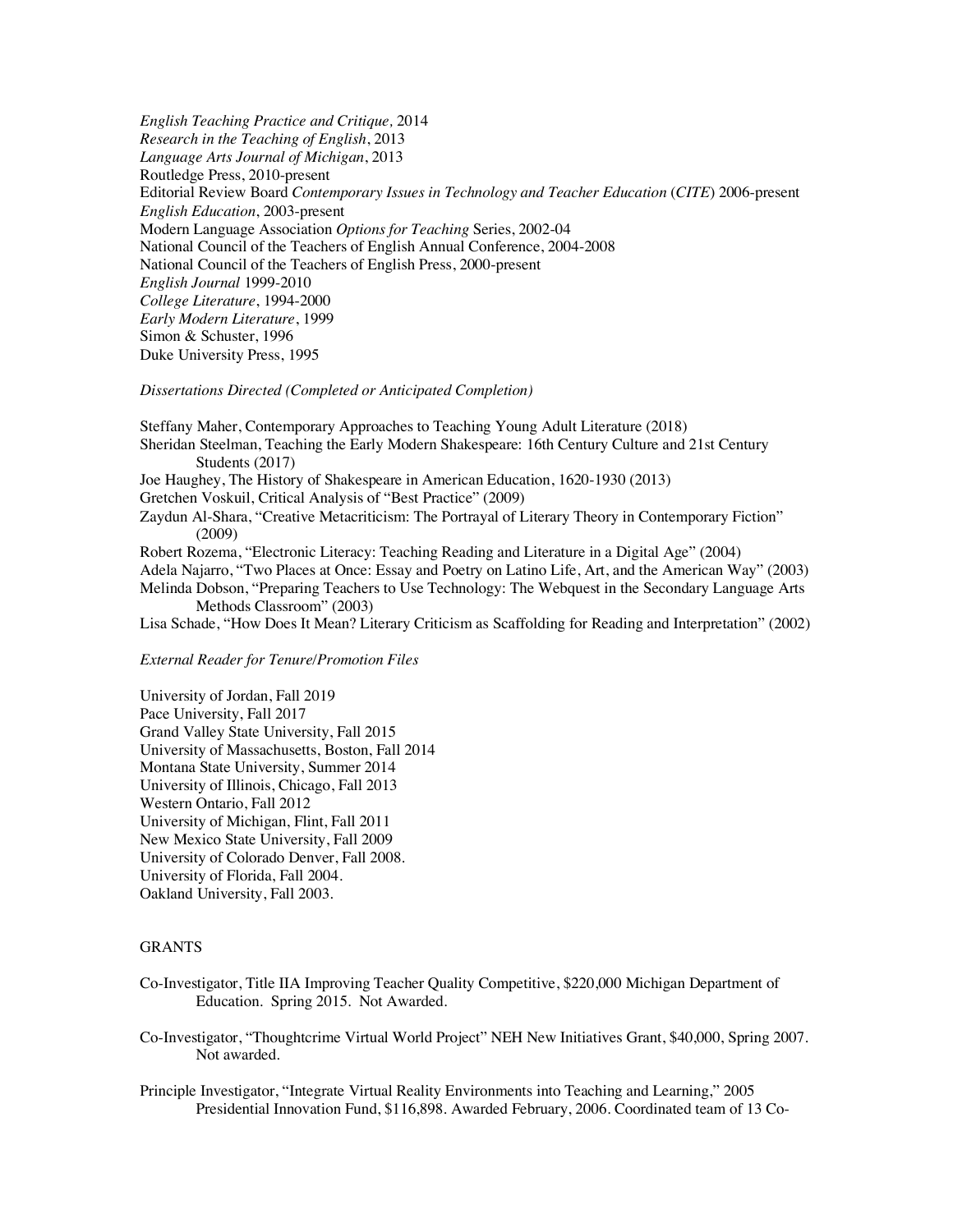investigators, plus technical and student staff. Developed web resource at www.literaryworlds.org.

- Co-Investigator, "Preparing Tomorrow's Teachers to Use Technology," US Department of Education. Submitted Spring 2003. \$150,000. Not Awarded.
- Co-Principal Investigator, Fulbright Group Study Grant in Dakar, Senegal, Co-Director, Tradition and Transition in Senegal: Preparation Phase; In-Country Study Project for 14 Teacher/Scholars June-July 2003; Curriculum Development and Dissemination Phase. Fulbright Program / WMU Cost Share \$85,000. Awarded 2003.
- Co-Principal Investigator, Fulbright Group Study Grant in Dakar, Senegal, 2002. Not awarded.
- Co-Principal Investigator, "English Education Wireless Study" \$39,000, 2002. Not awarded.
- Principal Investigator, "Study of Wireless Classroom at Battle Creek Extension Campus" \$90,000 matching grant, fall 2002. Not awarded
- Principal Investigator, Wireless Technology in English Education, WMU Teaching, Learning and Technology, \$10,000. Awarded 2002.
- Investigator, Preparing Tomorrow's Teachers to Use Technology, 3-year, \$1,200,000 US Department of Education Matching Grant. 50% buyout. Member PT3 Executive Committee, PT3 Technology Committee, Responsible for the integration of technology into teacher education outside of the College of Education.
- Organized and administered faculty mini-grant program, 2000-2002. One and two day workshop organizer, "Developing Websites for Teacher Educators," Spring and Fall 2001. Awarded 2000. Dispersed \$30,000.
- Principal Investigator and Director, Michigan Department of Education WMU Summer Institute, \$80,000 matching grant, Awarded 2000.

### AWARDS

- WMU Faculty Hurttgam Award, for "Making the World a Better Place," \$500. 2018
- Charles Carpenter Fries Award "In recognition of a distinguished career in the teaching of English and dedication to the advancement of the profession," Michigan Council of the Teachers of English, 2013.
- Faculty Achievement Award in Research, WMU College of Arts and Sciences, 2013.
- Discovery and Dissemination Award, WMU College of Arts and Sciences, "Teaching About Food in the English Language Arts," \$1000. 2013.

Awarded Sabbatical 2013 Spring Term, Book project: *New Literacies, New Methods*

"A+ Site" by Web English Teacher for "Village of Umuofia," Virtual World based on novel *Things Fall Apart,* www.literaryworlds.org/umuofia, 2006

Awarded Sabbatical 2005-06, Book project *The Doctoral Degree in English Education* (Published 2009)

Faculty Achievement Award for Teaching, WMU College of Arts & Sciences, 2004

Teaching and Research Award, "The English Education Job Market" WMU, College of Arts and Sciences, fall 2002.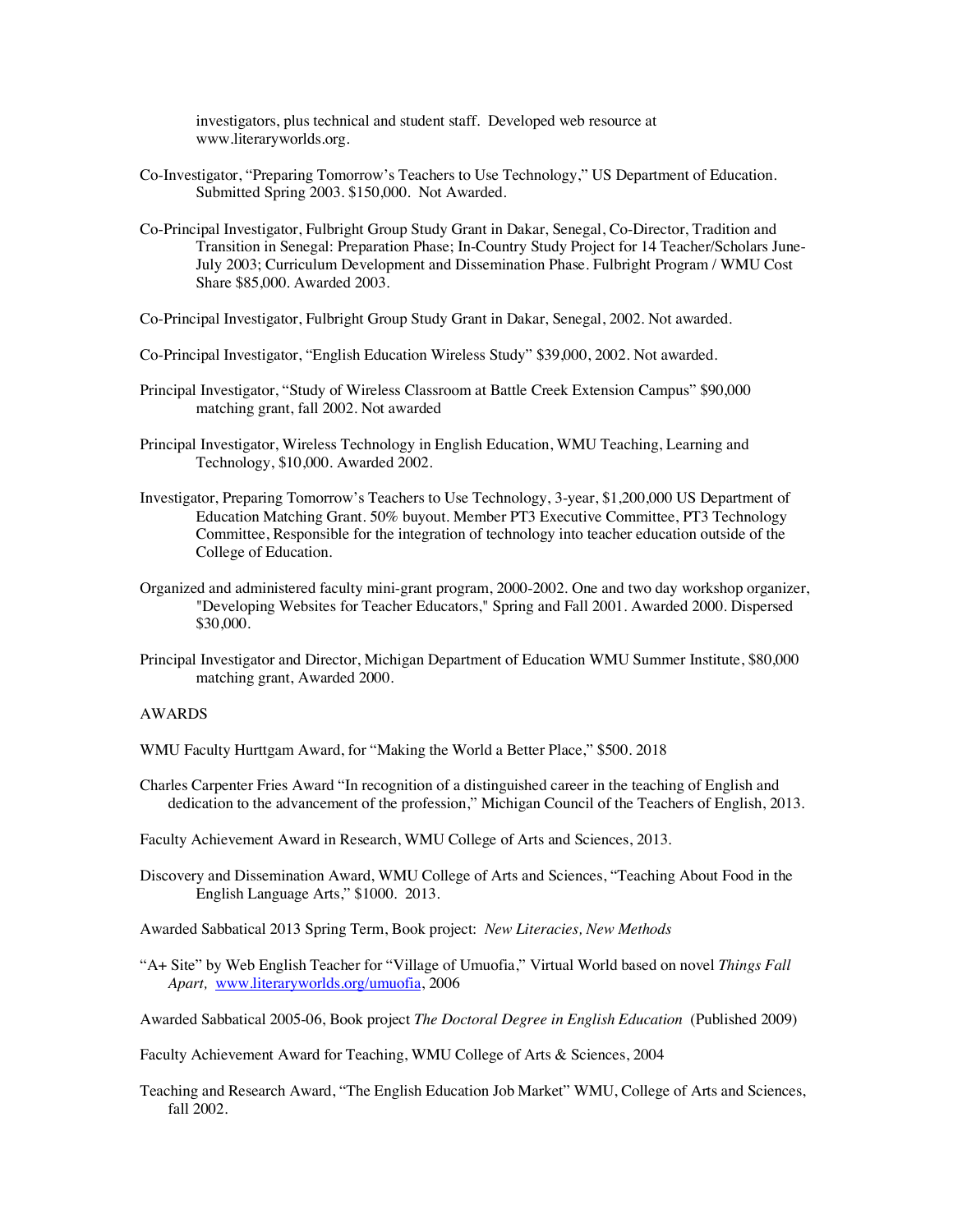WMU, College of Arts and Sciences, Teaching and Research Award, "Postcolonial British Literature" 2000.

Awarded Sabbatical 1998-1999 Book Project "Cultural Studies Approaches to Teaching English" (Published in 2001 as *Literature and Lives: A Response-based Cultural Studies Approach to Teaching English*)

Faculty Research Grant, Western Michigan University 1997-98

Faculty Research Grant, Western Michigan University 1993-94

Humanities Center Research Fellowship, University of Oregon 1991-92.

University of Oregon Graduate Student Research Awards, 1989 and 1990.

Letters of commendation for outstanding student evaluations of teaching, Department of English, University of Oregon, 1989 and 1990.

Voted one of West Linn High School's "Most Inspirational Teachers," Senior Class 1985.

Eagle Scout, 1978.

### PROFESSIONAL CONSULTING

Hudsonville Schools, 2009 Parchment Public Schools, 2008 Michigan Department of Education, 2005-06 West Linn Public Schools, Fall 2001 Portland Public Schools, Fall 2001 Kalamazoo Public Schools, Fall 2000, 2001

# PROFESSIONAL MEMBERSHIPS

National Council of the Teachers of English Conference on English Education Michigan Conference on English Education Michigan Council of the Teachers of English Michigan Reading Association Modern Language Association International Society for Technology in Education Assembly on Computers in English Society for Critical Exchange

### ADDITIONAL INTERESTS

Mountaineering: Over 50 technical ascents including first American ascent of the highest peak of the Hindu Kush, Tirich Mir (Pakistan, 25,282'), and Tocllaraju (Peru, 19,790'). Guiding experience.

Skiing: Downhill and cross-country in North America, Europe, and Chile.

Other: Hiked 250 miles on the Pacific Crest Trail, trekked in Nepal, Thailand, and Guatemala, ran a marathon, trained for triathlons, canoeing and kayaking.

Enjoy classical music and travel.